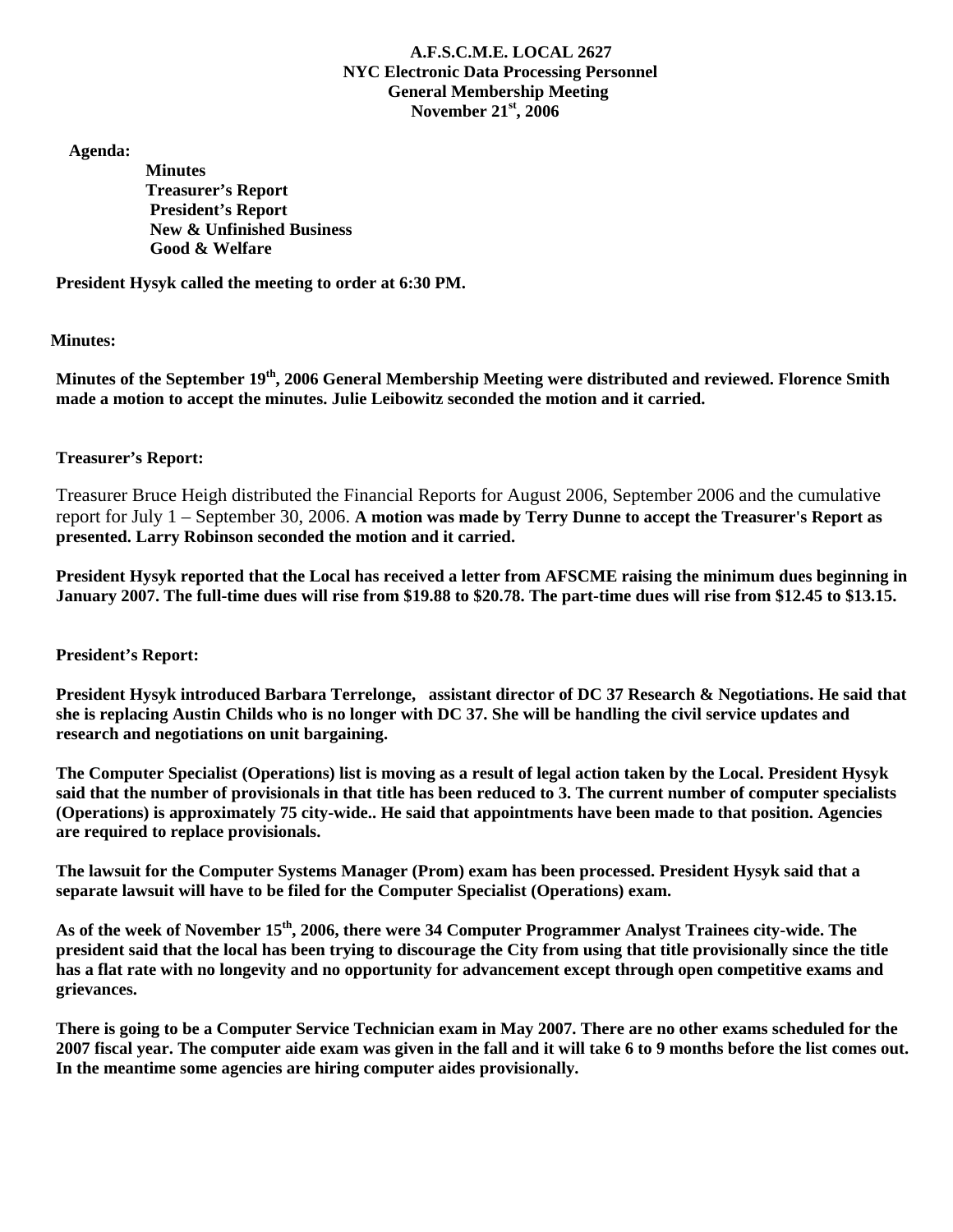#### *General Membership Meeting Minutes for November 21st, 2006*

**President Hysyk said that only 2 members from this local have expressed interest in doing a salary review. He said that the forms for the salary review are available for those who are interested. The forms are due at the end of December. He stated that if we want to justify whether a title should get a raise, a comparison would have to be made to what people on the outside are making in our titles. The comparison would have to be based on salary, hours worked, benefits, pension and other items. Ed said that this will be a tough stretch for us for the simple reason that it is harder to justify some of the costs in our titles because we do higher level work versus other titles. He said the salary review for our titles would require a lot more work. He also said that he has asked where the funding would come from since no funding stream has been identified. There is no pot of money for the locals to divide up for raises based upon the outcome of a salary review process. He said that the form was not complicated but strong justification is required when filling out the form. They were then passed out to members who wanted them.** 

**President Hysyk stated that the MELS benefit is taxable even if a member does not use it. The IRS has said that it is taxable. The tax on the MELS benefit was \$70 but it is going up to \$105. This amount will not be on your W-2 if you live out of state.** 

**Educational reimbursements were slow for a while since the AFSCME auditors had the local's books. Now that the books have been returned, the reimbursements will be processed at a quicker pace.** 

**President Hysyk introduced Oscar Alvarado, assistant director for DC 37 Political Action & Legislative Department. Oscar talked about federal funding for NYCHA. He said that there have been many changes coming out of Washington D.C. in terms of regulations for NYCHA. The Political Action and Legislative department is asking that federal funding continue at its current level. Members were asked for their support by signing letters being sent to local politicians asking them for their support. Oscar talked about Intro. 452 which deals with the city's residency requirement. He asked members to call their city council person to get them to support and co-sponsor intro. 452 which allows our members to live outside of the 5 boroughs.** 

**Ed announced that DC 37 representative Marianella Santana who represented the local in the DoHMH, DEP and HHC has been reassigned to another local. DC 37 rep Raul Martinez will be handling the out-of-title and disciplinary cases for HHC, DEP and DoHMH.** 

# **Old Business:**

**Secretary Cody Childs talked about the AFSCME case regarding his website that he created during the 2005 general election campaign. He stated that the hiring of the lawyer to contact him during the election was unnecessary and in his opinion was done so that the lawyer's fee could be used against him to remove him from the Executive Board. He said that the member who filed the charge against him never spoke at the AFSCME trial. Instead, 2nd vice president Gary Goff spoke on behalf of that member. Cody said that President Hysyk showed up as the witness for the member. The AFSCME trial officer heard testimony and evidence on the website issue but no evidence or testimony was heard dealing with the hiring of the lawyer or the hiring of a web designer. Cody said that he has filed an appeal with AFSCME concerning the penalty part of the decision dealing with the hiring of the lawyer and the hiring of a web designer which together totaled over \$3,000.** 

While waiting for his appeal to be heard, Cody said that he received a phone call from 2<sup>nd</sup> vice president Garv Goff **telling him that there was a motion by the executive board requiring him to pay the \$3,000 by November 30th, 2006 and that he wanted to know his vote. Cody said that he asked him, "Who made the motion?" Gary then told President Hysyk, who was in the office at the time, that Cody wanted to know who made the motion. Cody said that President Hysyk told Gary to say that he (Gary) made the motion. Cody said that he then asked Gary, "Who seconded the motion?" Gary then told Cody that a phone motion doesn't have to have a second and wanted to know how he was voting. Cody Childs restated that a motion has to have a second and that is when Gary hung the phone up on Cody.** 

**Cody said that after some research, he found out that there is no such thing as a "phone motion."**